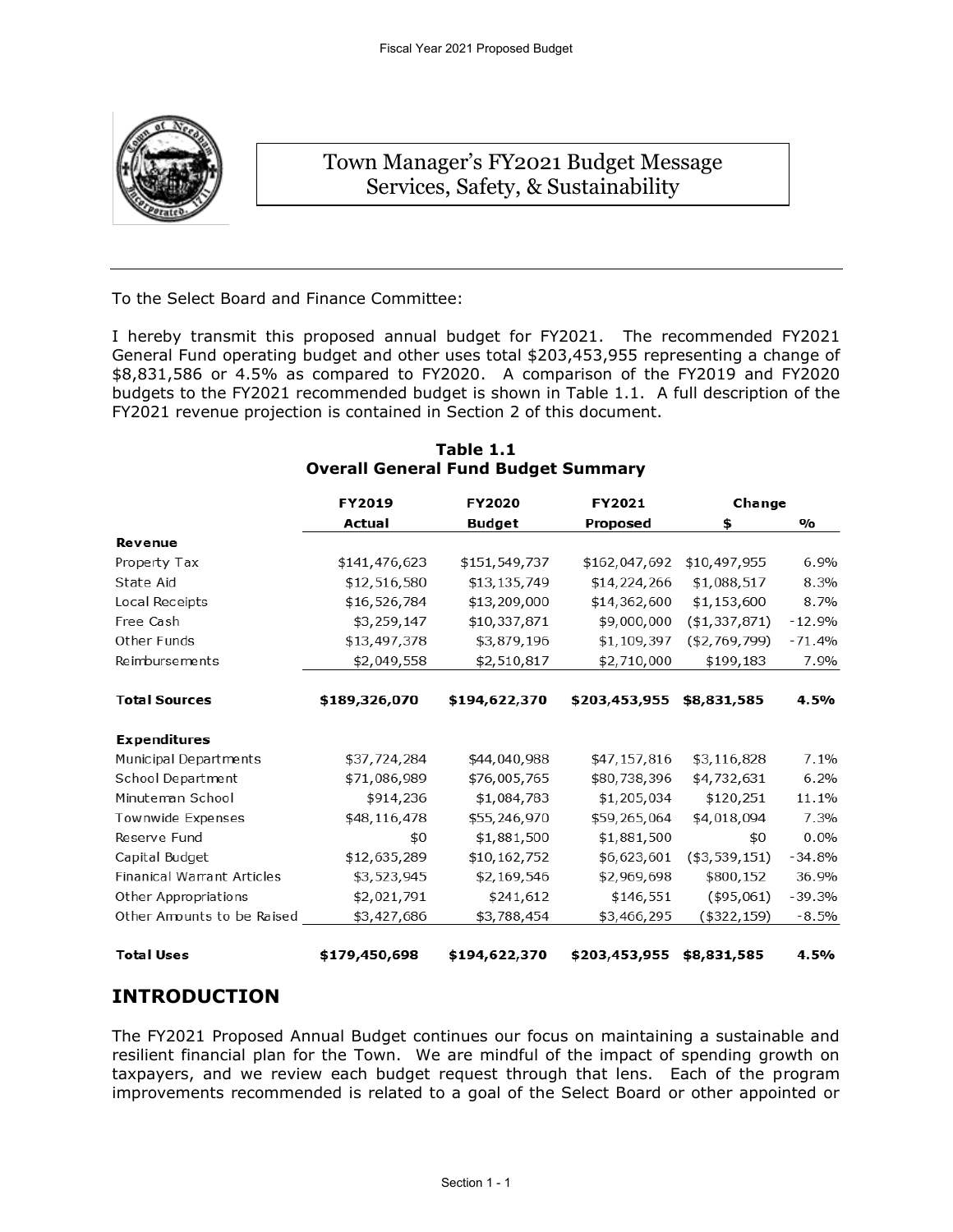elected policy-making body, and all are intended to improve service delivery, increase the safety of the public and Town assets, and contribute to the Town's sustainability goals.

For the most part, the proposed increase in the operating budget is driven by fixed costs. For FY2021, Townwide expenses (exclusive of the Classification, Performance & Settlements line which supports only the municipal departments) comprise 45% of the total expenditure increase. Salaries and wages for the existing personnel make up most of the balance.

With respect to municipal departments, of the recommended increase of \$3,116,828, only 30% is considered program improvements (\$951,078), and a full 25% of that amount (\$235,854) consists of services currently being provided but funded outside of the operating budget. These include the Substance Abuse Prevention Program funded through a ten-year Federal grant, Library services funded through Library State Aid Account, and Rosemary Pool staffing funded in FY2020 through a financial warrant article. A full description of recommended improvements is set forth below.

# **BUDGET PRIORITIES**

The Select Board has adopted the following core budget priorities for general government operations. These priorities served as a key guideline in our evaluation of departmental spending requests. The primary goal of the Board is the maintenance and optimization of existing Town services. In addition, mindful of the availability of revenue for appropriation, the Board has set the following priorities:

- 1. Support for items that contribute to the achievement of Townwide goals and objectives.
- 2. Support for a five to ten-year plan for the renovation, reconstruction and/or preservation of the Town's capital assets in the most prudent, realistic, and efficient manner, including continued investment in buildings infrastructure, and fleet maintenance.
- 3. Support for initiatives that contribute to financial sustainability, including the maintenance of a debt service plan that balances capital needs with the Town's ability to pay, identification of alternative funding sources for traditional cash capital needs, evaluation of financing alternatives, and alignment of capital and maintenance needs with appropriate funding sources.
- 4. Support for initiatives aimed at achieving greater coordination and efficiency among Town departments and providing adequate resources to address identified service delivery and general administrative needs of the Town in a cost-effective manner.
- 5. Support for a funding mechanism for mandated water quality (stormwater) expenses.

### **BUDGETING BEST PRACTICES**

- 1. Current revenues must be sufficient to support current expenditures. *The FY2021 operating budget is supported by current revenues. These are revenues that are reasonably expected to recur annually and can be relied on to fund on-going operations during strong and weak economic periods.*
- 2. The Operating and Capital Budgets must be developed in conformance with the Town's comprehensive financial policies and must not be reliant on one-time revenue or unsustainable practices. *Revenue that cannot reasonably be expected to recur annually in FY2021 is allocated to one-time costs and reserves and is not used to*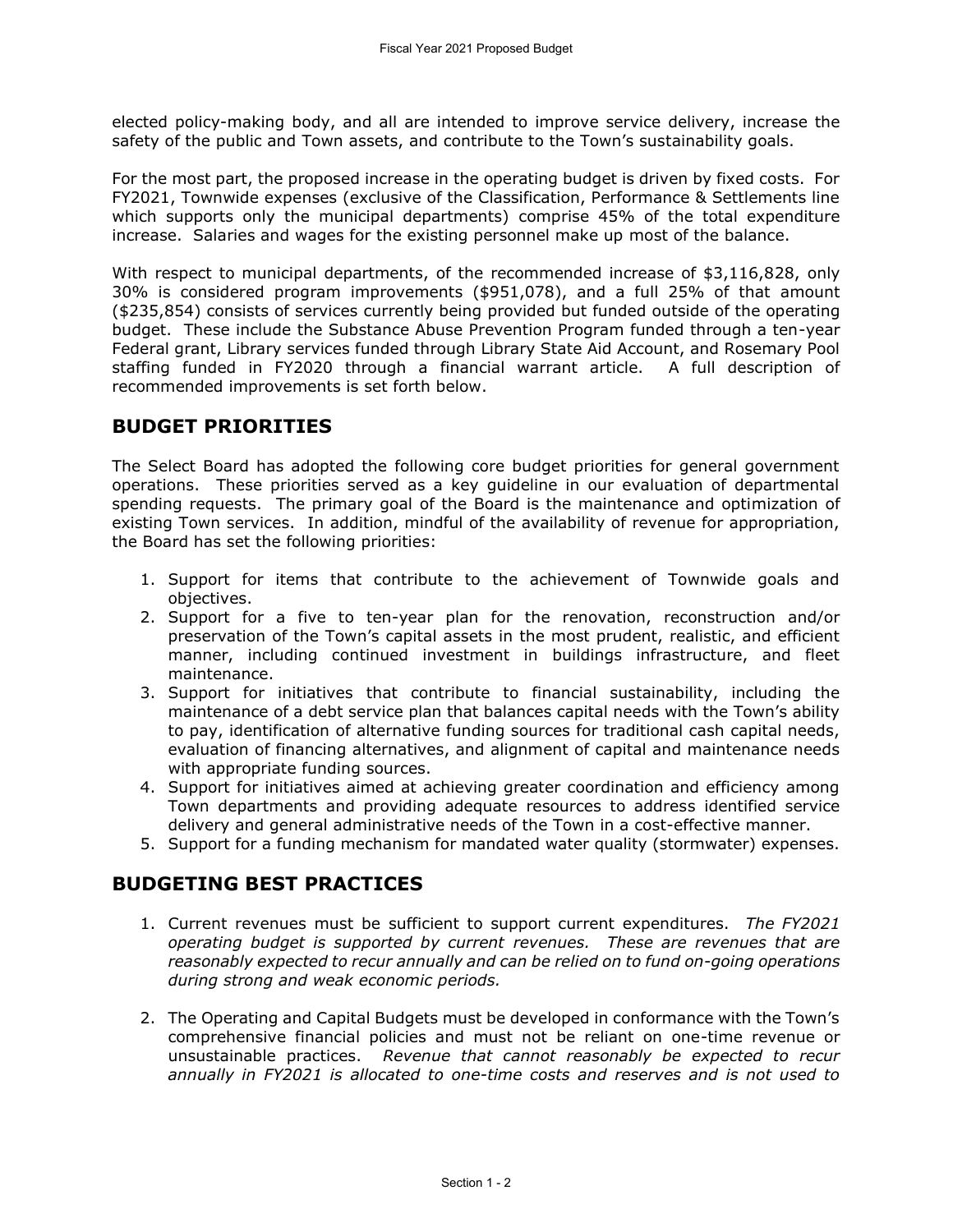*support the operating budget except as provided under the Town's Free Cash best practice.* 

- 3. The five-year Pro Forma budget should be updated on a regular basis to ensure that the underlying assumptions are adjusted based upon changing conditions and data. *The five-year Pro Forma budget has been reviewed annually since its inception in 2002. The Pro Forma budget is a planning tool that provides early opportunity for the Town to anticipate and prepare contingency plans for the operation of the government and the continuation of primary services.*
- 4. Debt must not be used to fund on-going operating expenses and will only be issued for capital improvements greater than \$250,000 with a useful life of five years or more. *The FY2021 – FY2025 Capital Improvement Plan includes one project funded by debt and is in compliance with this best practice. The Capital Plan is promulgated as a separate document and the executive summary of that plan is included under Section 4 of this document.*
- 5. The use of Free Cash to fund operations will be minimized by limiting such use to no more than 2% of the prior year's appropriated operating budget, or the actual turn back, whichever is lower. *The amount of Free Cash used to support on-going operations for FY2021 is \$1,498,471, which is in compliance with this best practice.*
- 6. Adequate contingency funds must be maintained. *This proposed balanced budget allocates funding to the Athletic Facility Improvement Fund and the Capital Improvement Fund. Appropriation to the Workers Compensation Fund is proposed if funding becomes available.*
- 7. Sufficient maintenance and replacement funds will be allocated to ensure that capital facilities and equipment are properly maintained. *The recommended operating budget and the Capital Improvement Plan include investment in facilities, equipment and infrastructure.*
- 8. The Operating and Capital Budgets must be resilient allowing the Town to maintain existing service levels, withstand typical local and regional economic disruptions, and meet the demands of natural growth, decline, and change. *The implementation of full-day kindergarten without the need for an operating override in FY2020 was the cornerstone of the two prior budget proposals and is an example of budgetary resiliency.*
- 9. The Operating and Capital Budgets must be sustainable meeting the needs of the present without compromising the ability of future generations to meet their own needs. *Proposed increases in service delivery are focused and affordable within historical revenue growth assumptions. The Town's funding of its post-employment employee benefits liability is an excellent example of sustainability in that currently accruing expenses are being funded with current revenue. Based on a current actuarial analysis, the OPEB fund return assumption has been lowered to 6.75% effective for FY2021.*

### **BUDGET DRIVERS: ENROLLMENT, EMPLOYEE BENEFITS AND STAFFING**

As is true every year, expenditures relating to growth in the population served and the costs associated with providing those services are key drivers of budget growth.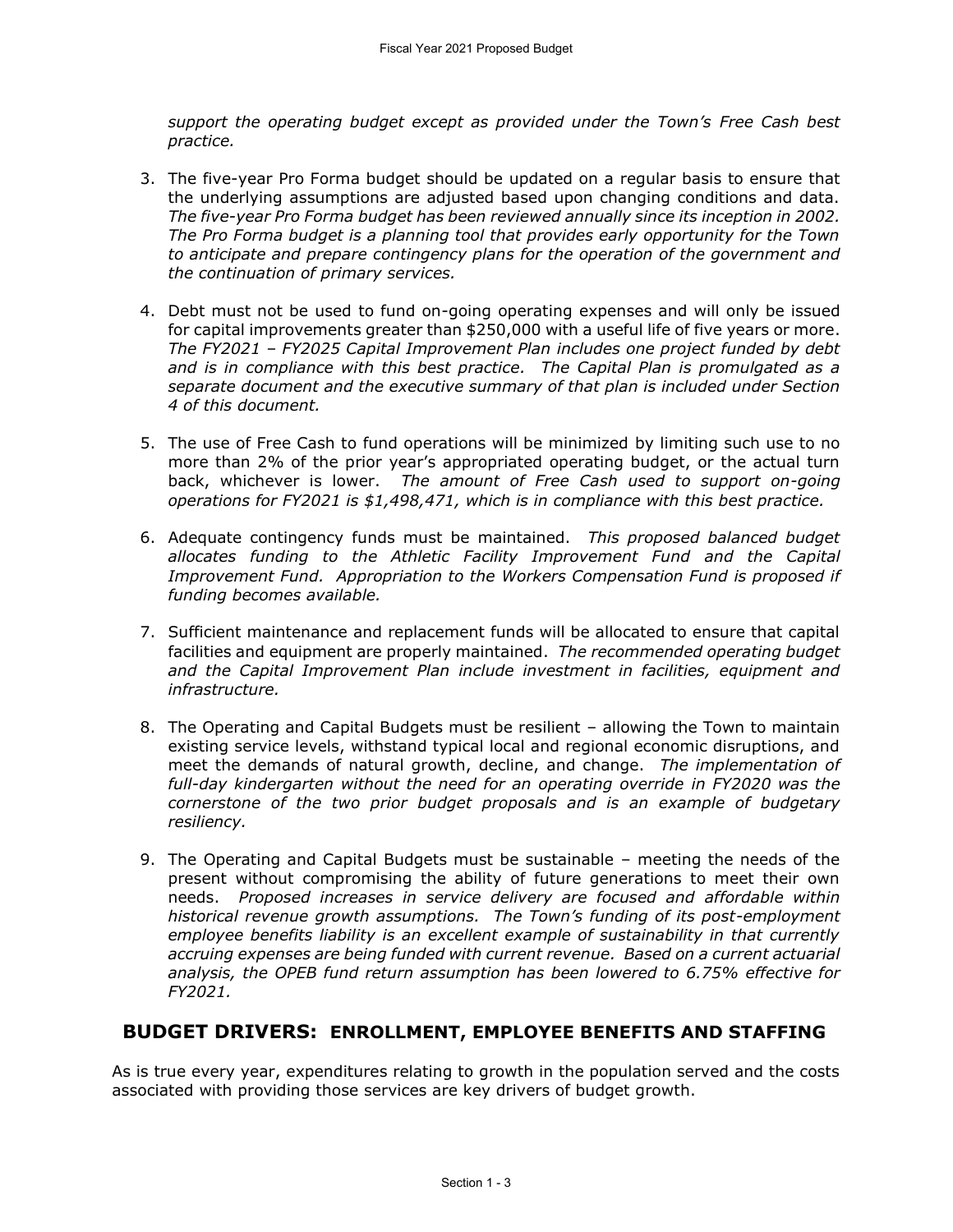**School Enrollment** Over the past ten years, School enrollment in Needham has increased by 6.5%, or 348 additional students. This represents an average annual increase in enrollment of .7% per year. Table 1.2 at the end of this document outlines enrollment growth from school year 2010/2011 to school year 2019/2020.

**Employee Benefits** Due to changes to the Town's group insurance offerings, the submitted FY2021 employee benefits budget was essentially flat at .8%. However, the recommended budget is up \$594,548 or 3.8% primarily attributable to increase in employee headcount in both the School and Municipal budgets. Table 1.3 at the end of this document highlights group insurance enrollment for the last five years.

**Staffing** As noted in the introduction, targeted staffing increases are recommended to meet existing and growing services delivery needs, safety, and sustainability of Town assets. The recommended FTE increase is 8.5 on the municipal side and 17 on the School side. Table 1.4 at the end of this document details the growth in Full-time Equivalent Employees from FY2016 to FY2020 – 20.3 or 5.7% on the municipal side, and 78.7 or 11% on the School side.

## **BALANCED BUDGET HIGHLIGHTS**

The following is a summary of significant changes from prior years and recommended changes to the submitted budgets. The full discussion of each department is included in the submitted departmental spending requests contained in Section 3. All departmental salary and wage items listed are exclusive of employee benefits costs, which are included in Townwide expenses.

**Contributory Retirement Assessment – \$9,513,643** Consistent with the current actuarial analysis, the FY2021 budget is 9.5% higher than the FY2020 appropriation. A new analysis will be conducted in FY2020 to serve as the basis for the FY2022 appropriation.

**General Fund Debt Service - \$21,111,388** The recommended debt budget is 10.9% higher than FY2020, attributable primarily to new debt issues associated with the Sunita Williams elementary school, the Public Safety Building Project including Fire Station #2, the Rosemary Recreation Complex, and the High School expansion. Of the total debt budget, approximately 25% represents tax-levy supported debt, 7% represents CPA-supported debt, and the balance is excluded debt.

**Classification, Performance and Settlements (CPS) – \$1,255,000** This line provides a reserve for funding General Government personnel-related items as they occur during the year and fluctuates annually depending on the number of collective bargaining agreements that have not been settled for a given year. Those not settled for FY2021 include the Needham Police Union, the Needham Police Superior Officers Association, and the Needham Fire Union.

**Reserve Fund – \$1,881,500** The recommended FY2021 Reserve Fund is proposed to be level-funded – a reduction of \$152,542 from the submitted budget.

**Office of the Town Manager/Select Board – \$1,096,503** This budget includes a new allocation of \$8,000 to enable the Town to support festivals and community events held on the Town Common and in Town Hall.

**Town Clerk/Board of Registrars - \$457,429** The recommended Town Clerk/Board of Registrars budget is 8.9% higher than FY2020 due to an increase in the number of elections scheduled for FY2021.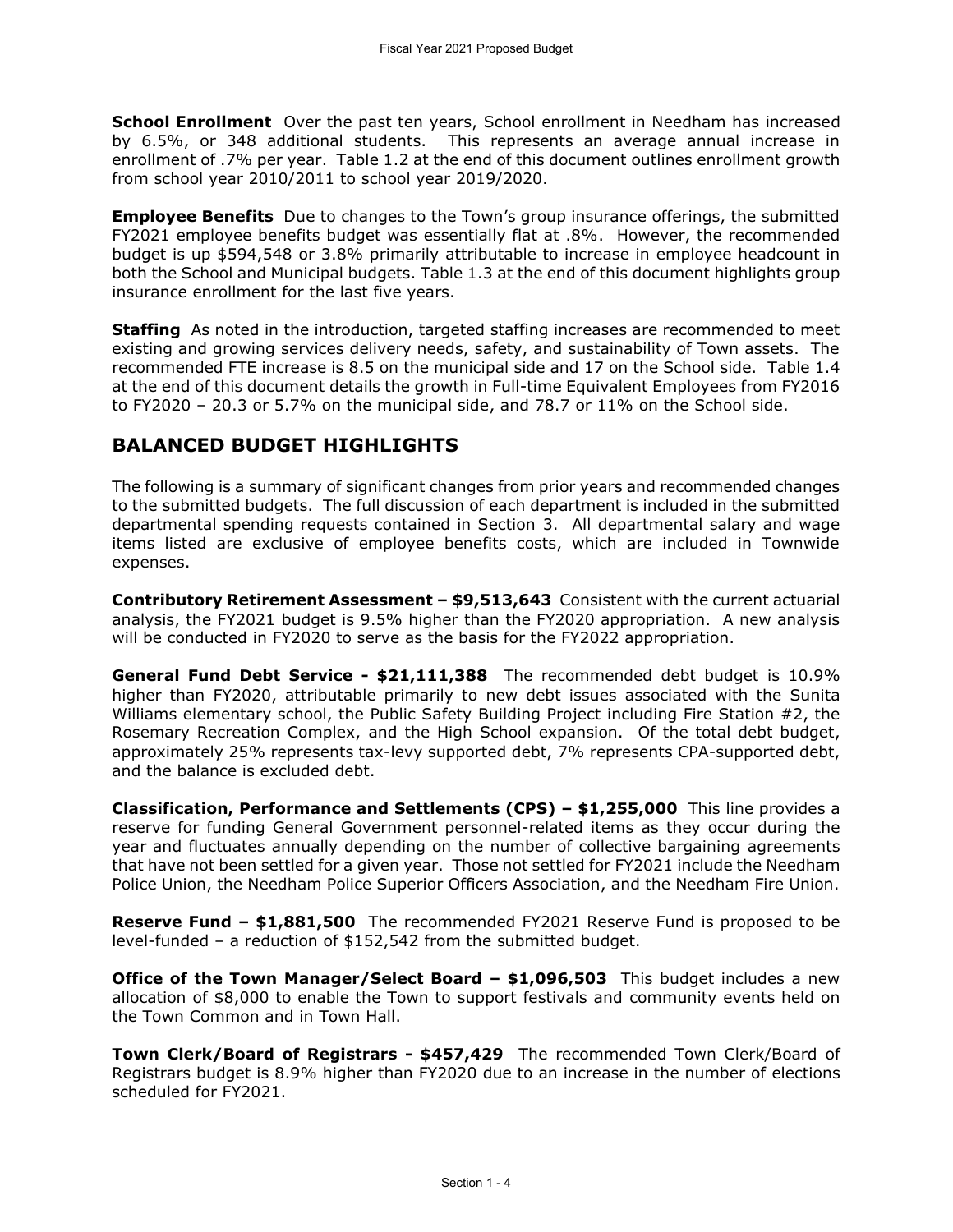**Finance Department – \$3,477,743** The Finance Department budget increase of 9.9% is primarily associated with technology, including licensing fees which have been increasingly rapidly. The recommended budget also includes \$109,400 in network security expenses – half of the funding for a two-year phased project, electronic medical record and program registration software for the Health Division (\$4,000), and applicant tracking software for the Human Resources Division (\$7,500). A request for funding for a student intern (\$2,900) will be absorbed into the Department's existing part-time and temporary salary line.

**Planning & Community Development – \$616,651** Funding in the amount of \$6,200 for a recording secretary for the Design Review Board is recommended in this budget line. A request for \$6,000 in trail mapping services has been removed from the budget and is under consideration for CPA funding. The recommended budget is 3.8% higher than the current budget.

**Police Department – \$7,440,850** The Police Department budget is proposed to increase by 5.3% and includes funding for two additional police officers in the amount of \$147,154. The submitted budget was reduced by \$50,000 to reflect the deferral of one police vehicle to FY2022. The collective bargaining agreements between the Town and the Needham Police Union and Needham Police Superior Officers Association are not yet settled, and this budget does not yet include funding for salary increases for members of those unions.

**Fire Department – \$8,810,841** The Fire Department budget assumes that a portion of the eight firefighters funded by a grant starting in FY2019 will continue to be funded by the Federal government in FY2021. While the recommended budget is increasing by only 1.6%, the collective bargaining agreement between the Town and the Needham Fire Union is not yet settled, and this budget does not yet include funding for salary increases for members of that union.

**Minuteman School - \$1,205,034** The estimated assessment from the Minuteman School is 11.1% higher than the FY2020 assessment based on budget growth assumptions and Needham's share of the total enrollment, as well as Needham's share of the capital investment in the new High School.

**Needham Public Schools – \$80,738,396** The recommended budget for the School Department represents an increase of 6.2% over FY2020 and has been reduced by \$205,427 from the budget submitted by the Superintendent of Schools. The reduction is based on an assessment of revenue available for appropriation and not on the merit of the submitted request. The voted budget of the Needham School Committee was not available at the time of the distribution of this proposed budget and will be included as an addendum if the voted number is different from this recommendation, in accordance with the General By-laws of the Town.

**Public Works – \$16,921,963** The proposed Department of Public Works General Fund operating budget is increasing by 6.7% from FY2020 to FY2021. Targeted investment to meet increasing demand in existing services include the following: an additional custodian (\$56,947) as forecast in the plan for expanded capital facilities; a manager in the Building Maintenance Division (\$110,150) to provide an additional level of guidance and supervision for the employees and contractors working in 19 buildings; a Fleet Services and Parts Manager (\$81,388) to help support and maintain the Town's fleet of approximately 175 registered vehicles valued at over \$16 million; fleet vehicle washing services (\$30,000); a preventive maintenance roof repair program (\$61,425); increased application of roadway markings to improve safety by roadway users (\$52,480); and increased overtime hours to fund trash barrel collection on Sundays (\$5,222). Funding requests for an additional HVAC technician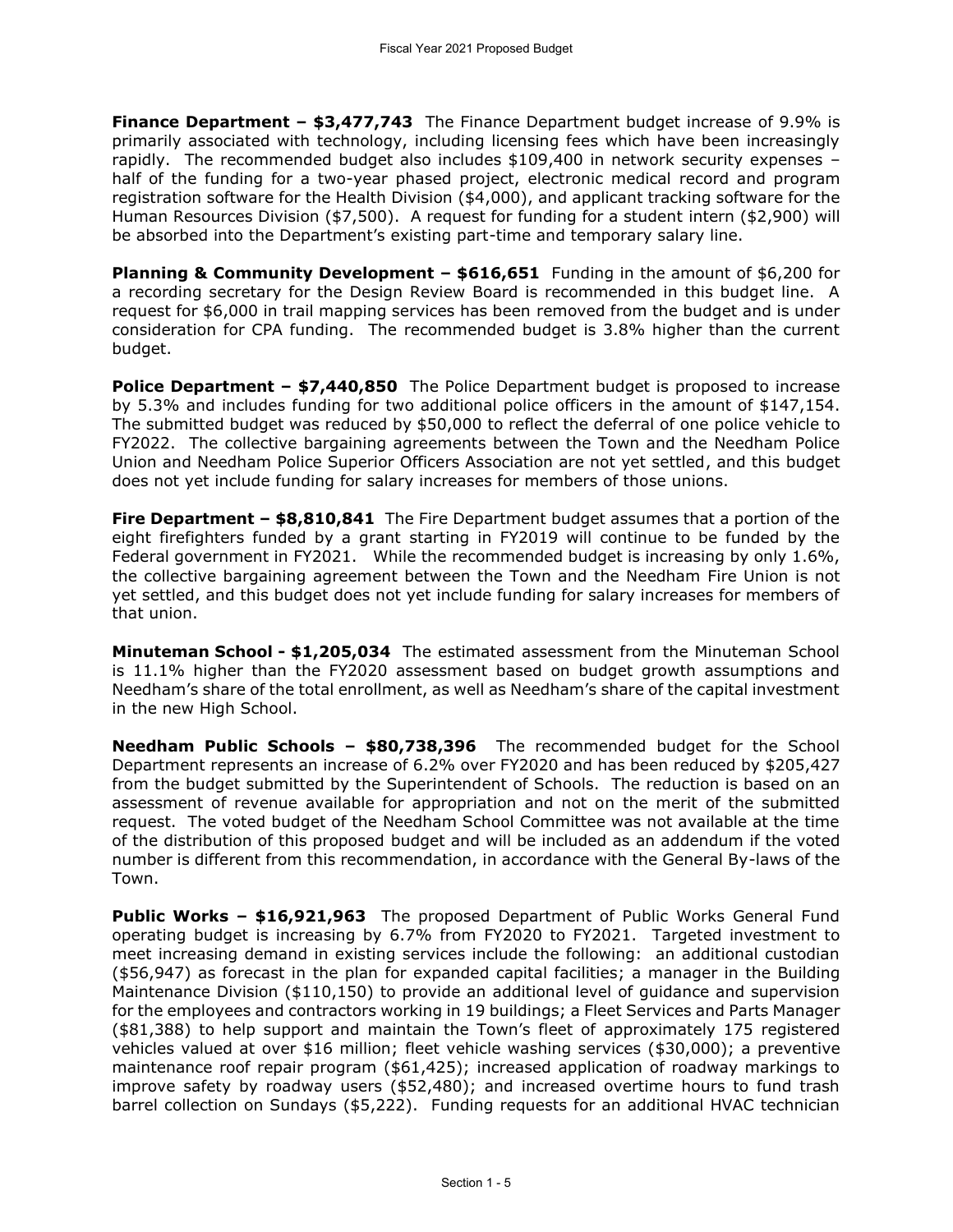(\$88,721) a project manager (\$110,686), garden bed maintenance (\$20,000), and additional RTS overtime (\$17,038) have been deferred.

**Municipal Parking - \$145,522** The recommended Municipal Parking budget is 25% higher in FY2021, attributable primarily to pest control measures (\$15,000).

**Health & Human Services (HHS) Department – \$2,263,953** The recommended FY2021 budget reflects an increase of 8.8% or \$183,981. The bulk of the recommended increase is to maintain the Town's Substance Abuse Prevention program consisting of 1.5 FTEs and associated expenses (\$99,289). Since the ten-year Federal grant for the existing program expires on September 30<sup>th</sup>, funding is recommended for three-fourths of the fiscal year. Other initiatives proposed for funding include an additional van driver for the Center at the Heights due to increased demand and availability of additional vehicles (\$20,358), and expenses at the Center at the Heights to account for the phased reduction in direct financial support for existing programs by the Friends of the Needham Elderly (\$25,000). Additional program requests have been deferred including: additional environmental health inspection hours (\$18,200), a dedicated Public Health Director (\$108,928), and additional program support at the Center at the Heights (\$28,277).

**Public Library – \$2,010,020** The recommended Library budget is 7.4% higher than FY2020, partially attributable to changes to the part-time and temporary employee pay scale. The budget also includes a recommendation for funding for the Overdrive Basic Subscription (\$21,000), and the On-line Computer Library Center WorldCat subscription (\$3,000). Additional program requests have been deferred including OverDrive Advantage (\$12,000 – a program enhancement proposed for funding through the State Aid account), Library Space Planning study (\$60,000 – proposed to be funded through the Capital Improvement Plan), a Reference Librarian/Digital Communications Specialist (\$58,250), and Library Pages (\$13,585).

**Park and Recreation – \$947,970** The Park and Recreation budget is proposed to increase by 11.3%, partially attributable to changes to the part-time and temporary employee pay scale. The recommendation also includes the continuation and enhancement of pool-related staffing that was funded through a warrant article for FY2020. This includes a temporary part-time aquatics specialist (\$28,000), additional seasonal pool staff (\$49,565) and a lifeguard retention program (\$10,000). The ability to maximize the season at the new Pools at Rosemary is a high priority for both the Park & Recreation Commission and the Select Board.

## **BEYOND THE OPERATING BUDGET**

**Capital Improvement Budget** The Capital Improvement Plan Executive Summary is contained in Section 4 of this document. The recommended FY2021 capital budget has been updated to include the following items that were previously included under the "Tier 2" category: \$24,820 for School copiers, \$30,000 for School technology, \$270,000 for the Public Works Infrastructure Program, \$736,000 for the NPDES/Stormwater Compliance Program, and \$316,414 for the Fleet program.

**Other Financial Warrant Articles** Given the amount of Free Cash available for appropriation, and consistent with the Town's policy to minimize the use of Free Cash for recurring operating expenses, the FY2021 proposed budget includes allocation of funds to one-time programs and projects and reserves. Additional recommendation may be made during the coming months depending on the level of certified free cash.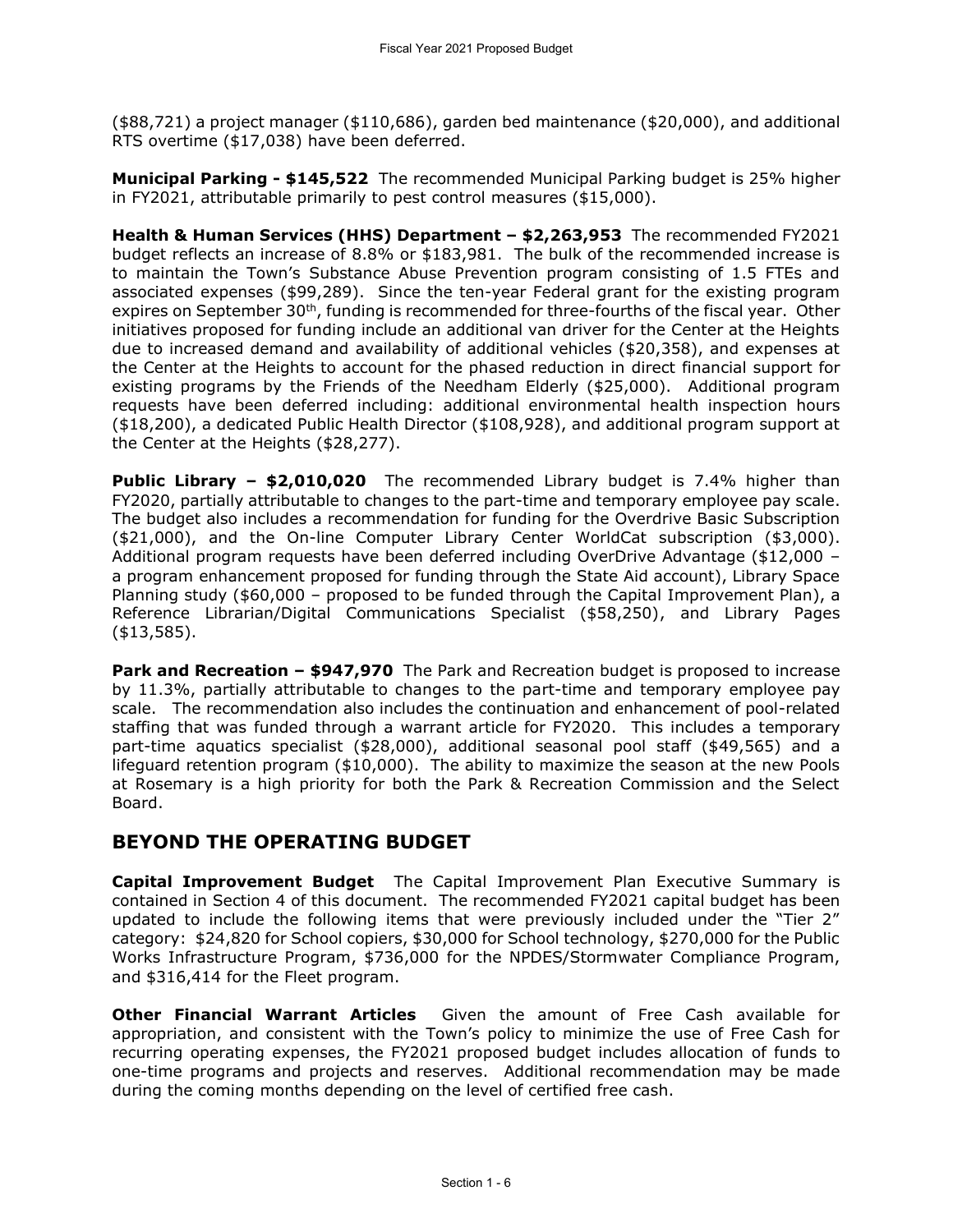**Compensated Absences Fund – \$220,000** Upon retirement, certain employees are compensated for a portion of their unused sick leave. All employees are entitled to payment of unused vacation leave upon termination of Town service.

**Property Tax Assistance Program – \$25,000** The Property Tax Assistance Program provides small grants to taxpayers in need.

**Public Facilities Maintenance Program – \$655,000** This recurring warrant article funds the annual maintenance of public buildings throughout the Town and School department, including, but not limited to, asbestos abatement, duct cleaning, painting, and other repairs and necessary upgrades. Unless circumstances require otherwise, the FY2021 program will fund duct cleaning at the Broadmeadow and Pollard Schools, wood floor refinishing at the High School, Mitchell School, Broadmeadow School, Newman School and Town Hall, floor replacement at the Newman School, carpet replacement in the media center at the Broadmeadow School, and office reconfiguration at the High School.

**Town Owned Land Surveys - \$100,000** Over the past 300 years, the Town has acquired land that has never been surveyed. In recent years, when the Town has begun the design process for construction or improvements on such parcels, survey data has been unavailable or incorrect, resulting in delays and added cost to projects. This funding will allow the Town to conduct land surveys, including title research, field work, analysis, installation of bounds or markers, drafting work, and recording of completed plans. This is a multi-year program in the amount of \$100,000 per year*.* 

**Billing and Collection Applications - \$1,000,000** This request is to replace the Town's current billing and collection software application. The current application was first procured in the early 1990's and has gone through several modifications since the original implementation. The primary function is the billing and collection of real estate and personal property taxes, motor vehicle excise tax, utility charges, and miscellaneous billing by the various Town and School departments. There are other modules that are incorporated with the current system which include customer information, land/parcel management, and cash receipts. There has been a greater need for better reporting, easier exporting of information to create bills and to allow for online payments, integration of collection data to the general ledger, and receiving of data needed for billing. All the specialized programming and processes in the billing application rely on dated programming, which in combination with the IBM hardware, has become increasingly difficult for the Town to support. The Town transferred its General Ledger/Accounting functions to a new application in FY2014. Though some reporting, requisition, and rollover processes have seen improvements, the fact that the billing and collection and the General Ledger application are from two different vendors and hardware types has caused problems with revenue posting, cash reconciliation, bank account reconciliation, and personnel reporting.

**Parking Study - \$50,000** This appropriation will fund an outside analysis of the current mix of permit parking, metered parking, and two-hour/retail parking to determine the appropriate allocation based on current conditions in the Needham Heights and Needham Center business districts.

**Drains/Sewer Contribution – \$739,698** The annual contribution to the Sewer Enterprise Fund offsets the cost of the Drains program. The Drains program, which is a General Fund expense, is appropriated to the Sewer Enterprise Fund as it is more efficient to account for the program in that manner. We continue to evaluate the benefits and challenges of funding the drains/stormwater program within the General Fund and will be recommending changes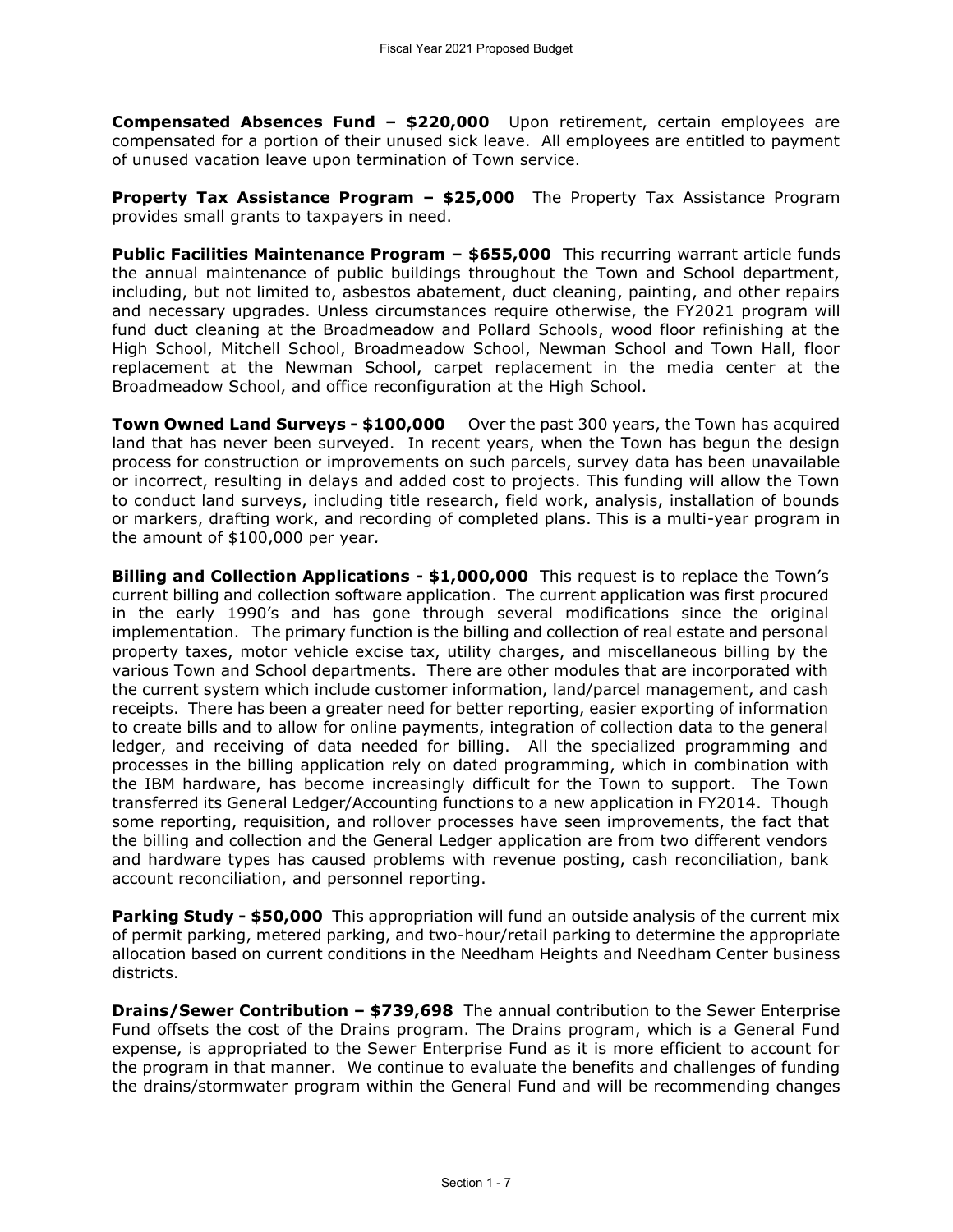to the financial structure this year. The increase is inclusive of an additional \$195,000 for National Pollutant Discharge Elimination System (NPDES) inspectional services and repairs.

**Planning Consulting Assistance – \$60,000** The Planning and Community Development Department is requesting additional funding for professional and technical assistance in support of planning and zoning initiatives, development applications, land use regulations, and related activities. Planning consulting assistance funds would be used to conduct buildout, traffic and fiscal impact analyses of zoning initiatives that the Planning Board is currently studying. In addition, funds would be used to help the Department research and advise appropriate Town boards when presented with complex development projects requiring advanced technical input.

**Public Health Scientific Experts and Consultants – \$50,000** There have recently been several large-scale utility projects which have raised community concern due to possible environmental health impacts; examples include the Eversource underground utility project and Verizon Small Cell Sites. There is limited ability to anticipate such projects, and no ability to require utilities to pay for outside experts. Having the resources necessary to understand and respond to new and emerging environmental health challenges in Needham is a high priority of the Select Board and Board of Health.

**Athletic Facility Improvement Fund – \$35,283** The purpose of the Athletic Facility Improvement Fund is to set aside capital funds for renovation and reconstruction of the Town's athletic facilities and associated structures. A table outlining appropriations to the fund over the past five years is included at the end of this document. The funding recommendation is based on the four-year average of field administration fee collections.

**Capital Improvement Fund – \$111,268** The Capital Improvement Fund (CIF) is a reserve for funding needed equipment in years when funding is not available. A table outlining the history of the Capital Improvement Fund over the past five years is included at the end of this document. The funding sources for the article is the amount that the Town collected from the sale of surplus equipment during 2019.

**Allowance for Abatements and Exemptions – \$1,950,000** These funds are reserved for property tax abatements and statutory exemptions. After the actual new growth revenue for FY2021 is known, the amount of overlay may be increased. The final amount of the reserve is determined by the Department of Revenue when it approves the tax rate in December.

# **CONCLUSION**

This balanced budget proposal is promulgated prior to the completion of the budget process for the Commonwealth. As revenue estimates are refined in the winter and spring, we will work with the various Town boards and committees in preparing the final budget to be presented to Town Meeting.

Our entire management team has worked collectively to implement creative ways of meeting the Town's sustainability goals. Efforts have been made to implement measures that will maximize the productivity of our organization and deliver the highest quality of services within available resources. I would especially like to thank Superintendent of Schools Dan Gutekanst, Assistant Town Manager David Davison, Finance and Procurement Coordinator Tatiana Swanson and Support Services Manager Sandy Cincotta for their work in the development of this budget.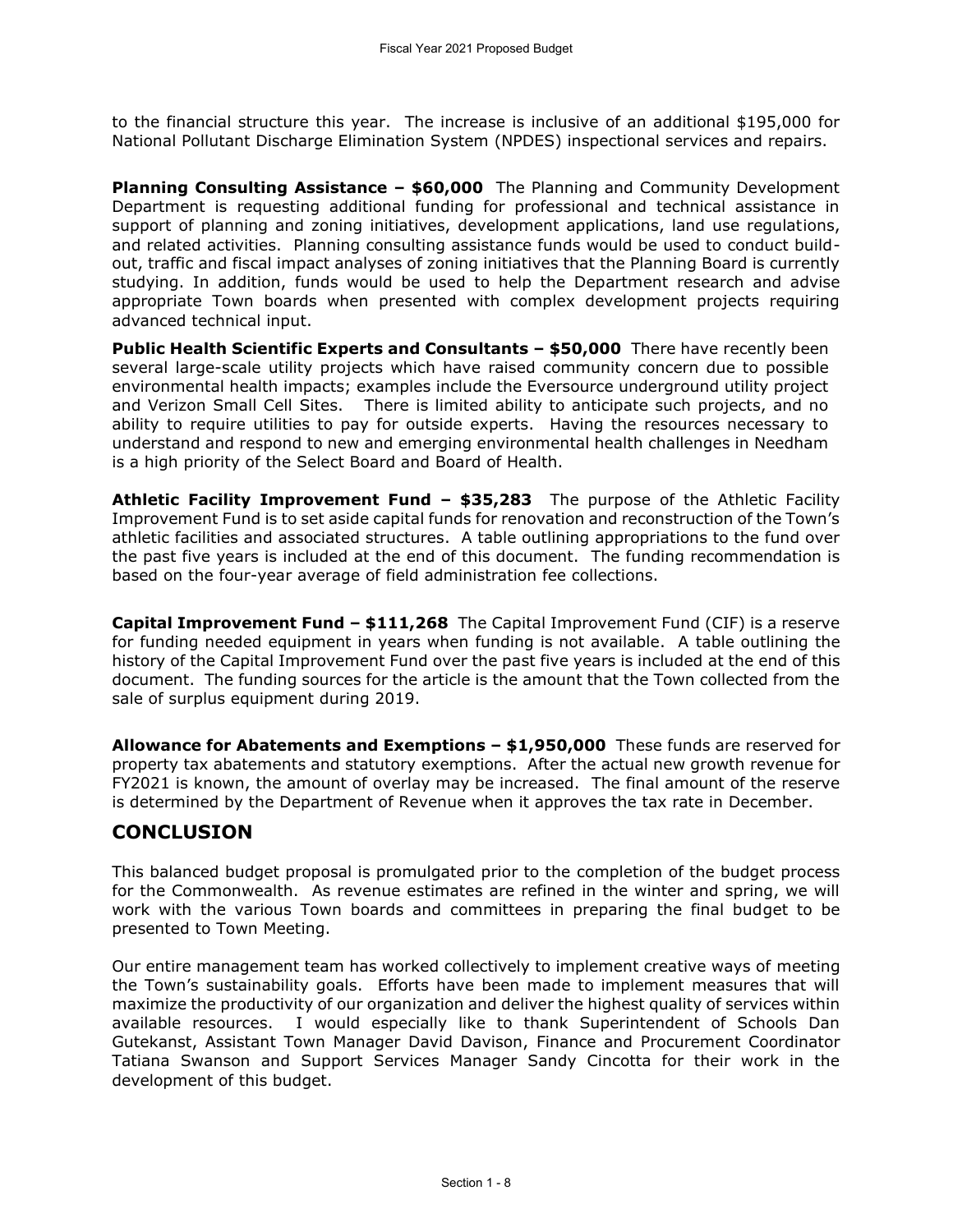I appreciate the spirit of cooperation that has been demonstrated by the Select Board, School Committee, and Finance Committee in the development of this budget, and applaud the commitment to sustainability on the part of Town boards and committees, Town Meeting, and ultimately the community. We are fortunate to have dedicated staff working every day to maintain the high quality of life our residents expect and deserve. I thank you for the opportunity to serve the residents and businesses in the Town of Needham.

Respectfully submitted,

Kate Fitzpatrick

Town Manager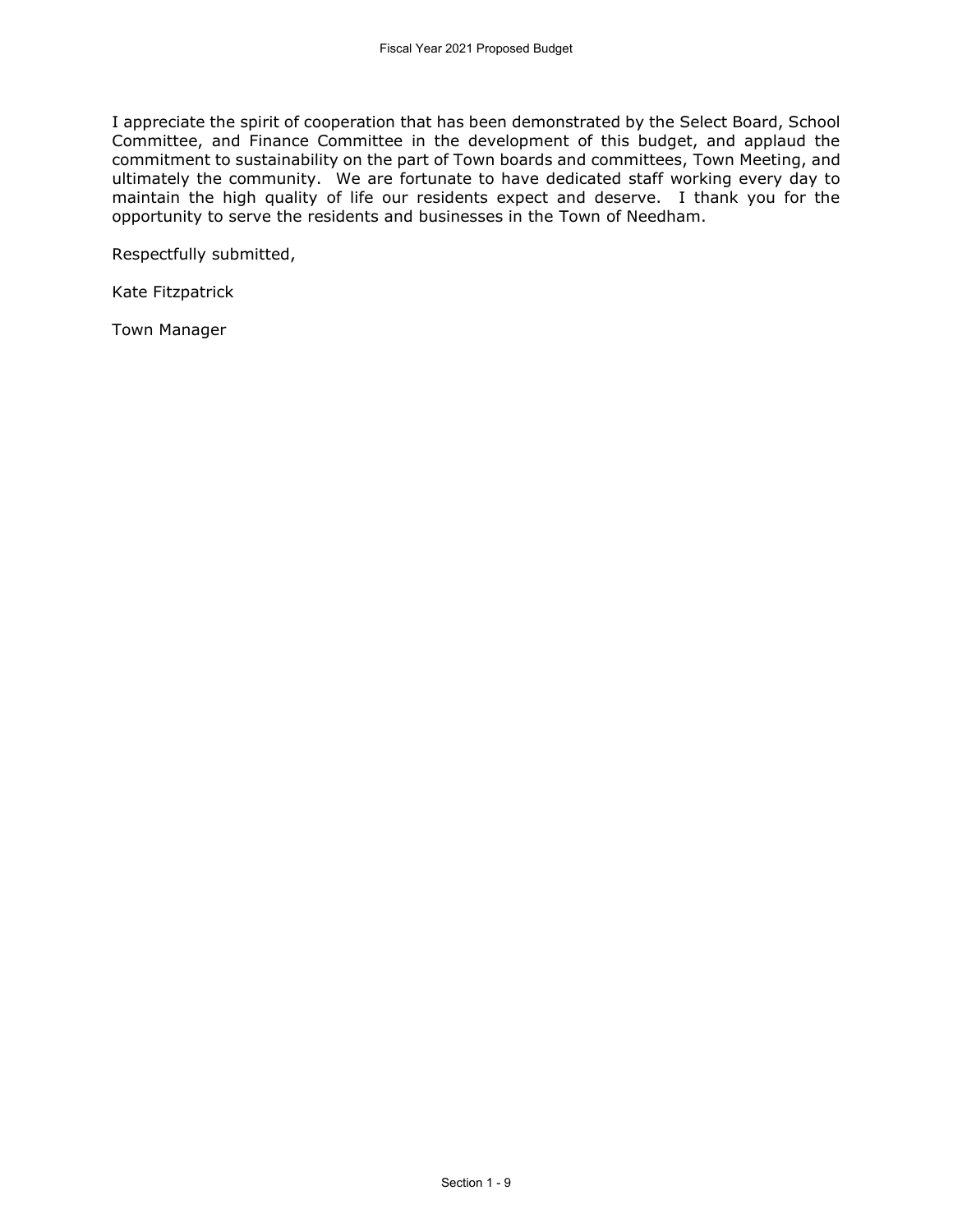| School Year | Enrollment | Percentage<br>Change |
|-------------|------------|----------------------|
| 2010/2011   | 5,358      | 0.9%                 |
| 2011/2012   | 5,409      | 1.0%                 |
| 2012/2013   | 5,476      | 1.2%                 |
| 2013/2014   | 5,523      | 0.9%                 |
| 2014/2015   | 5,519      | $-0.1%$              |
| 2015/2016   | 5,581      | 1.1%                 |
| 2016/2017   | 5,588      | 0.1%                 |
| 2017/2018   | 5,665      | 1.4%                 |
| 2018/2019   | 5,721      | 1.0%                 |
| 2019/2020   | 5,706      | $-0.3%$              |
| Increase    | 348        | 6.5%                 |

**Table 1.2 School Enrollment 2010/2011 to 2019/2020**

Source: Department of Elementary & Secondary Education; Needham Public Schools

**Table 1.3 Group Health Insurance Enrollment FY206 to FY2020**

| Table 1.3<br><b>Group Health Insurance Enrollment FY206 to FY2020</b> |             |                                  |               |                                  |                                |                                                        |  |  |  |
|-----------------------------------------------------------------------|-------------|----------------------------------|---------------|----------------------------------|--------------------------------|--------------------------------------------------------|--|--|--|
| <b>Fiscal Year</b>                                                    | <b>Town</b> | % Increase<br>over Prior<br>Year | <b>School</b> | % Increase<br>over Prior<br>Year | <b>Total</b><br><b>Actives</b> | $\frac{0}{0}$<br><b>Increase</b><br>over Prior<br>Year |  |  |  |
| FY2016                                                                | 294         | 2.80%                            | 530           | $-0.19%$                         | 824                            | 0.86%                                                  |  |  |  |
| FY2017                                                                | 286         | $-2.72%$                         | 544           | 2.64%                            | 830                            | 0.73%                                                  |  |  |  |
| FY2018                                                                | 291         | 1.75%                            | 540           | $-0.74%$                         | 831                            | 0.12%                                                  |  |  |  |
| FY2019                                                                | 291         | 0.00%                            | 540           | 0.00%                            | 831                            | 0.00%                                                  |  |  |  |
| FY2020                                                                | 298         | 2.41%                            | 557           | 3.15%                            | 855                            | 2.89%                                                  |  |  |  |

| <b>Total Change</b><br><b>FY16-FY20</b> | 1.36% | 5.09% | $3.76\%$ |
|-----------------------------------------|-------|-------|----------|
| <b>Total Change</b><br><b>FY19-FY20</b> | 2.41% | 3.15% | 2.89%    |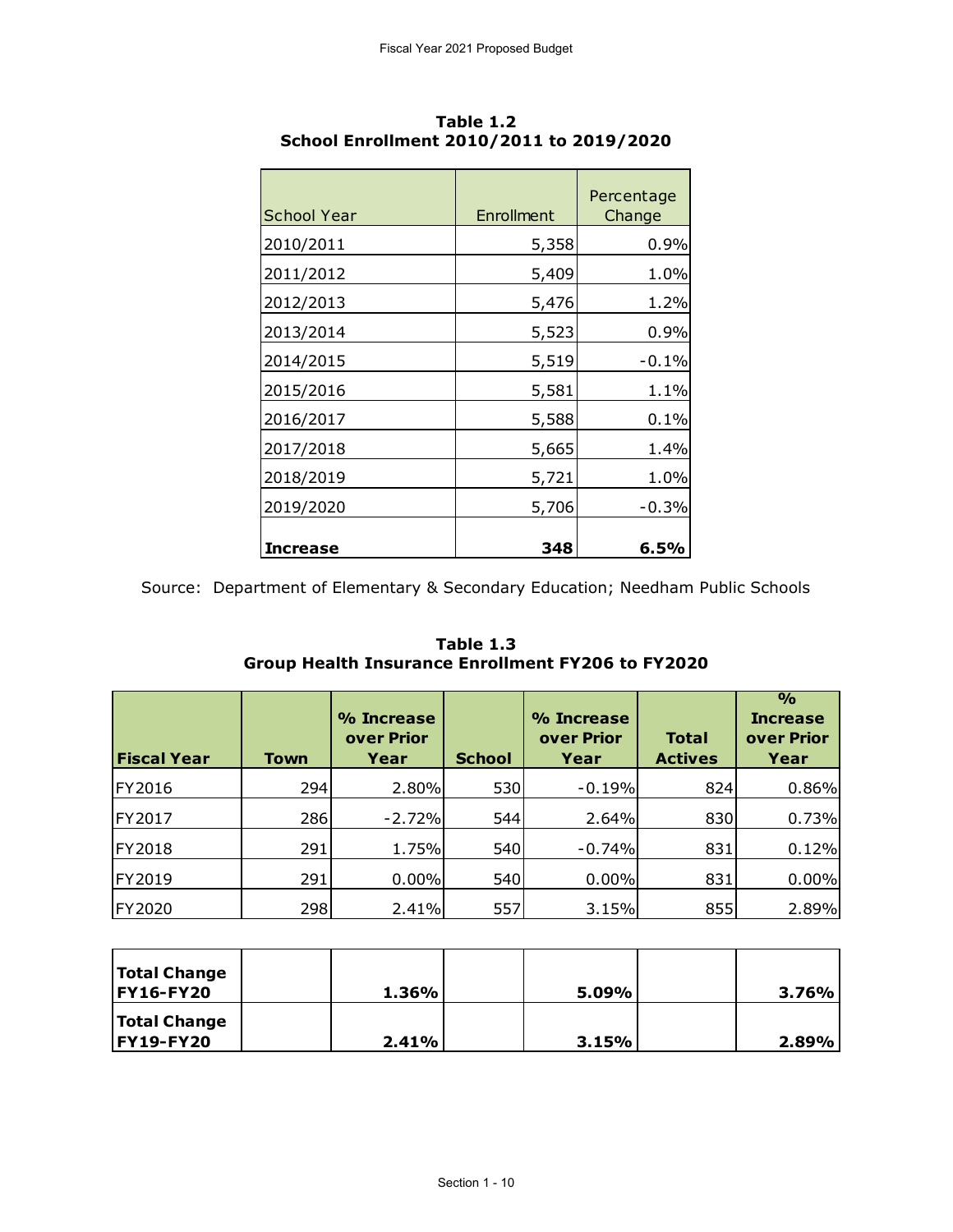| Department                               | Funded<br>FY2016 | Funded<br>FY2017 | Funded<br>FY2018 | Funded<br>FY2019 | Funded<br>FY2020 | FY2016 -<br>FY2020<br>$#$ Change | Proposed<br>FY2021 |
|------------------------------------------|------------------|------------------|------------------|------------------|------------------|----------------------------------|--------------------|
| Select Board/ Office of the Town Manager | 9.0              | 8.0              | 9.0              | 9.0              | 9.0              | 0.0                              | 9.0                |
| Town Clerk                               | 4.0              | 4.0              | 4.0              | 4.0              | 4.0              | 0.0                              | 4.0                |
| Finance                                  | 22.6             | 22.6             | 22.6             | 23.6             | 24.0             | 1.4                              | 24.0               |
| Planning & Community Development         | 5.8              | $6.2$            | 6.2              | 6.3              | 6.3              | 0.5                              | 6.3                |
| Police                                   | 59.0             | 59.0             | 59.0             | 60.0             | 61.0             | 2.0                              | 63.0               |
| Fire*                                    | 71.0             | 71.0             | 71.0             | 71.0             | 74.0             | 3.0                              | 76.0               |
| Building                                 | 8.6              | 9.8              | 9.8              | 9.8              | 9.8              | 1.2                              | 9.8                |
| Public Works**                           | 140.0            | 139.5            | 143.0            | 144.0            | 145.0            | 5.0                              | 148.0              |
| Building Design & Construction***        | 4.0              | 4.5              | 5.0              | 5.0              | 5.0              | 1.0                              | 5.0                |
| Health & Human Services                  | 13.9             | 13.9             | 15.7             | 17.6             | 17.5             | 3.6                              | 19.0               |
| Library                                  | 13.0             | 13.0             | 14.0             | 15.0             | 15.0             | 2.0                              | 15.0               |
| Park and Recreation                      | 4.0              | 4.0              | 4.0              | 4.0              | 4.6              | 0.6                              | 4.6                |
| <b>Municipal Departments</b>             | 354.9            | 355.5            | 363.3            | 369.3            | 375.2            | 20.3                             | 383.7              |
| <b>School Department****</b>             | 715.5            | 724.1            | 739.4            | 749.3            | 794.2            | 78.7                             | 811.2              |

#### **Table 1.4 General and Enterprise Fund Full-time Equivalent Benefit-Eligible Positions FY2019 – FY2020 (excluding grant funded positions)**

\* Fire fighter positions funded by a Federal grant are being phased in over a three year period.

\*\* Restated to reflect building maintenance positions as part of Public Works. The total includes enterprise fund positions.

\*\*\* Restated to reflect movement of the building maintenance positions to Public Works.

\*\*\*\* Proposed FY2021 reflects the Superintendent's submitted budget

### **Table 1.5**

|         | <b>Athletic Facility Improvement Fund</b> |          |                                                                  |                |                |  |  |  |  |  |
|---------|-------------------------------------------|----------|------------------------------------------------------------------|----------------|----------------|--|--|--|--|--|
| Year    | Start                                     | Interest | Appropriations<br>Appropriations<br>to the Fund<br>from the Fund |                | <b>Balance</b> |  |  |  |  |  |
|         |                                           |          |                                                                  |                |                |  |  |  |  |  |
| 2016    | \$1,970,353                               | \$8,393  | \$664,682                                                        |                | \$2,643,428    |  |  |  |  |  |
| 2017    | \$2,643,428                               | \$31,290 | \$1,671,990                                                      |                | \$4,346,708    |  |  |  |  |  |
| 2018    | \$4,346,708                               | \$62,313 |                                                                  |                | \$4,409,021    |  |  |  |  |  |
| 2019    | \$4,409,021                               | \$68,830 | \$63,378                                                         | ( \$1,855,000) | \$2,686,229    |  |  |  |  |  |
| $2020*$ | \$2,686,229                               | \$6,799  | \$75,000                                                         | ( \$2,500,000) | \$268,028      |  |  |  |  |  |
| $\ast$  | Balance as of December 31, 2019           |          |                                                                  |                |                |  |  |  |  |  |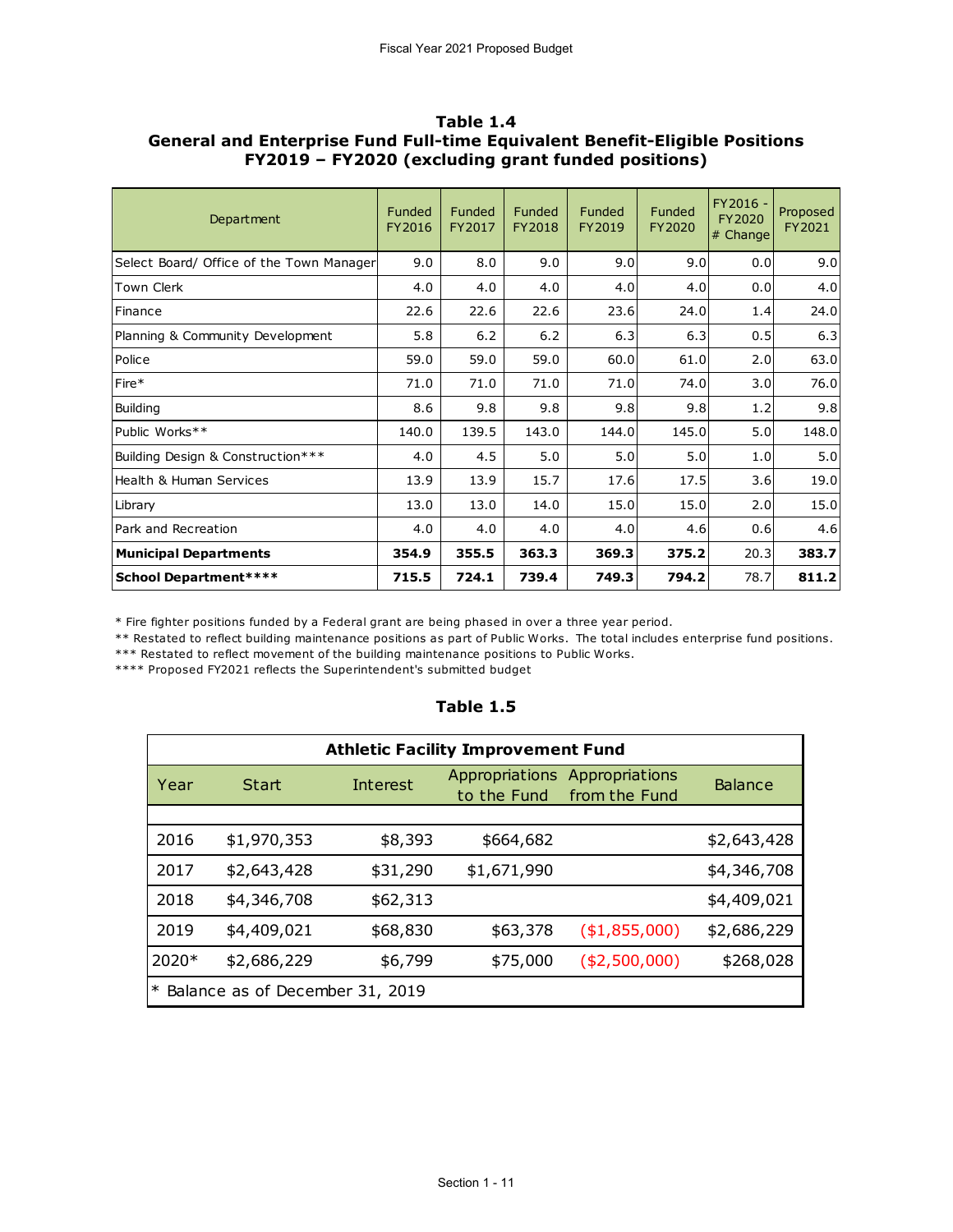| able |  | D |
|------|--|---|
|------|--|---|

|        | <b>Capital Facility Fund</b>    |          |                                                                  |                |                |  |  |  |  |  |
|--------|---------------------------------|----------|------------------------------------------------------------------|----------------|----------------|--|--|--|--|--|
| Year   | <b>Start</b>                    | Interest | Appropriations<br>Appropriations<br>from the Fund<br>to the Fund |                | <b>Balance</b> |  |  |  |  |  |
|        |                                 |          |                                                                  |                |                |  |  |  |  |  |
| 2016   | \$1,307,397                     | \$4,878  |                                                                  |                | \$1,312,275    |  |  |  |  |  |
| 2017   | \$1,312,275                     | \$13,400 | \$505,000                                                        |                | \$1,830,675    |  |  |  |  |  |
| 2018   | \$1,830,675                     | \$13,249 |                                                                  | ( \$1,817,000) | \$26,924       |  |  |  |  |  |
| 2019   | \$26,924                        | \$42,608 | \$1,817,000                                                      |                | \$1,886,532    |  |  |  |  |  |
| 2020*  | \$1,886,532                     | \$20,682 |                                                                  |                | \$1,907,214    |  |  |  |  |  |
| $\ast$ | Balance as of December 31, 2019 |          |                                                                  |                |                |  |  |  |  |  |

#### **Table 1.7**

| <b>Capital Improvement Fund</b> |                                 |                 |             |                                                |                |  |  |  |  |
|---------------------------------|---------------------------------|-----------------|-------------|------------------------------------------------|----------------|--|--|--|--|
| Year                            | Start                           | <b>Interest</b> | to the Fund | Appropriations Appropriations<br>from the Fund | <b>Balance</b> |  |  |  |  |
|                                 |                                 |                 |             |                                                |                |  |  |  |  |
| 2016                            | \$668,954                       | \$2,831         | \$29,296    |                                                | \$701,081      |  |  |  |  |
| 2017                            | \$701,081                       | \$6,426         | \$28,051    |                                                | \$735,558      |  |  |  |  |
| 2018                            | \$735,558                       | \$11,669        |             |                                                | \$747,227      |  |  |  |  |
| 2019                            | \$747,227                       | \$21,937        | \$141,413   |                                                | \$910,577      |  |  |  |  |
| 2020*                           | \$910,577                       | \$11,530        | \$166,612   |                                                | \$1,088,719    |  |  |  |  |
| $\ast$                          | Balance as of December 31, 2019 |                 |             |                                                |                |  |  |  |  |

## **Table 1.8**

|        | <b>Debt Service Stabilization Fund</b> |                 |                |                                             |                |  |  |  |  |  |
|--------|----------------------------------------|-----------------|----------------|---------------------------------------------|----------------|--|--|--|--|--|
| Year   | Start                                  | <b>Interest</b> | Appropriations | Appropriations<br>to the Fund from the Fund | <b>Balance</b> |  |  |  |  |  |
|        |                                        |                 |                |                                             |                |  |  |  |  |  |
| 2016   |                                        |                 | \$320,186      |                                             | \$320,186      |  |  |  |  |  |
| 2017   | \$320,186                              | \$6,154         | \$612,595      |                                             | \$938,935      |  |  |  |  |  |
| 2018   | \$938,935                              | \$32,143        | \$1,091,874    |                                             | \$2,062,952    |  |  |  |  |  |
| 2019   | \$2,062,952                            | \$51,554        |                |                                             | \$2,114,506    |  |  |  |  |  |
| 2020*  | \$2,114,506                            | \$23,181        |                |                                             | \$2,137,687    |  |  |  |  |  |
| $\ast$ | Balance as of December 31, 2019        |                 |                |                                             |                |  |  |  |  |  |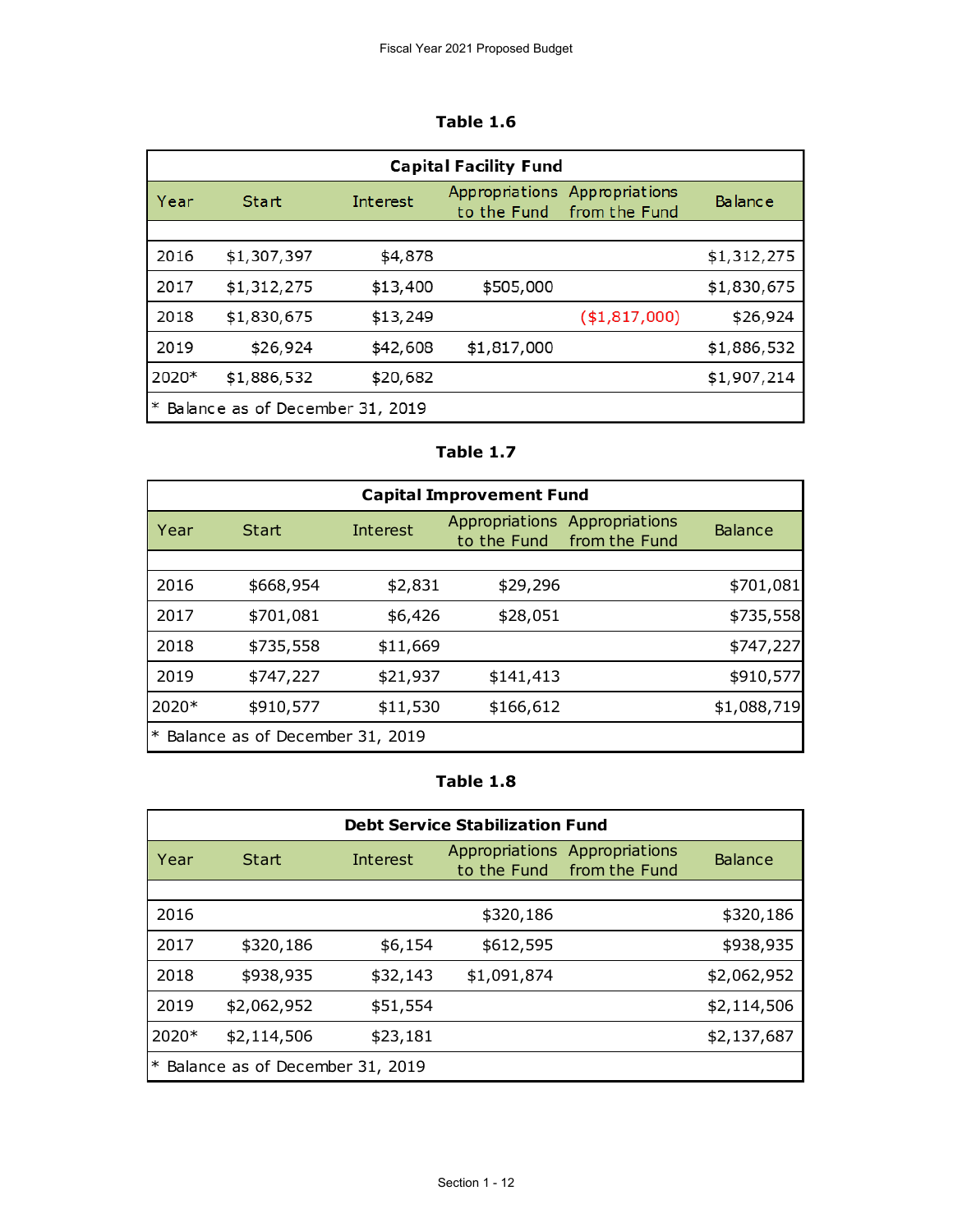|            |                                                                               |                               |                                        |                                 |                |                                 |                            |               |                                 | <b>Town Manager Recommendation</b> |         |
|------------|-------------------------------------------------------------------------------|-------------------------------|----------------------------------------|---------------------------------|----------------|---------------------------------|----------------------------|---------------|---------------------------------|------------------------------------|---------|
| Line #     | Description                                                                   | FY2019<br>Expended            | FY2020 Budget<br>(As of<br>12/01/2019) | FY2021 Base                     | FY2021<br>DSR4 | FY2021 Total<br>Request         | Change from FY2020         |               | Balanced<br>Budget              | Change from FY2020                 |         |
|            | Townwide Expense Group                                                        |                               |                                        |                                 |                |                                 |                            |               |                                 |                                    |         |
| 1          | Casualty, Liability, Property<br>& Self-Insurance Program                     | 625,373                       | 626,790                                | 665,795                         |                | 665,795                         | 39,005                     | 6.2%          | 665,795                         | 39,005                             | 6.2%    |
| 2          | Debt Service                                                                  | 14,891,903                    | 19,038,470                             | 21,111,388                      |                | 21,111,388                      | 2,072,918                  | 10.9%         | 21,111,388                      | 2,072,918                          | 10.9%   |
| 3          | Group Health Insurance,<br>Employee Benefits &<br><b>Administrative Costs</b> | 13,791,879                    | 15,533,760                             | 15,650,335                      | 705,376        | 16,355,711                      | 821,951                    | 5.3%          | 16,128,308                      | 594,548                            | 3.8%    |
| 4          | Needham Electric, Light &<br>Gas Program                                      | 3,411,454                     | 3,746,587                              | 3,901,384                       |                | 3,901,384                       | 154,797                    | 4.1%          | 3,901,384                       | 154,797                            | 4.1%    |
| 5          | Retiree Insurance &<br>Insurance Liability Fund                               | 6,906,705                     | 6,906,705                              | 7,052,898                       | 190,698        | 7,243,596                       | 336,891                    | 4.9%          | 7,197,713                       | 291,008                            | 4.2%    |
| 6          | <b>Retirement Assessments</b>                                                 | 7,809,911                     | 8,688,258                              | 9,513,643                       |                | 9,513,643                       | 825,385                    | 9.5%          | 9,513,643                       | 825,385                            | 9.5%    |
| 7          | Workers Compensation                                                          | 679,253                       | 706,400                                | 777,040                         | 31,588         | 808,628                         | 102,228                    | 14.5%         | 746,833                         | 40,433                             | 5.7%    |
| 8          | <b>Classification Performance</b><br>& Settlements                            | <b>Transfers Only</b>         | 577,926                                | 1,280,000                       |                | 1,280,000                       | 702,074 121.5%             |               | 1,255,000                       | 677,074 117.2%                     |         |
| 9          | Reserve Fund                                                                  | <b>Transfers Only</b>         | 1,881,500                              | 2,034,042                       |                | 2,034,042                       | 152,542                    | 8.1%          | 1,881,500                       |                                    |         |
|            | Group Total                                                                   | 48,116,478                    | 57,706,396                             | 61,986,525                      | 927,662        | 62,914,187                      | 5,207,791                  | 9.0%          | 62,401,564                      | 4,695,168                          | 8.1%    |
| 10A<br>10B | Salary & Wages<br>Expenses<br>Total                                           | 856,956<br>136,376<br>993,331 | 915,198<br>142,869<br>1,058,067        | 942,708<br>145,795<br>1,088,503 | 8,000<br>8,000 | 942,708<br>153,795<br>1,096,503 | 27,510<br>10,926<br>38,436 | 3.6%          | 942,708<br>153,795<br>1,096,503 | 27,510<br>10,926<br>38,436         | 3.6%    |
|            |                                                                               |                               |                                        |                                 |                |                                 |                            |               |                                 |                                    |         |
|            | Town Clerk and Board of Registrars                                            |                               |                                        |                                 |                |                                 |                            |               |                                 |                                    |         |
| 11A<br>11B | Salary & Wages<br>Expenses                                                    | 367,508<br>47,258             | 366,364<br>53,850                      | 391,124<br>66,305               |                | 391,124<br>66,305               | 24,760<br>12,455           |               | 391,124<br>66,305               | 24,760<br>12,455                   |         |
|            | Total                                                                         | 414,766                       | 420,214                                | 457,429                         |                | 457,429                         | 37,215                     | 8.9%          | 457,429                         | 37,215                             | 8.9%    |
|            | <b>Town Counsel</b>                                                           |                               |                                        |                                 |                |                                 |                            |               |                                 |                                    |         |
| 12A        | Salary & Wages                                                                | 75,140                        | 75,140                                 | 75,140                          |                | 75,140                          |                            |               | 75,140                          |                                    |         |
|            | 12B Expenses                                                                  | 253,874                       | 254,000                                | 254,000                         |                | 254,000                         |                            |               | 254,000                         |                                    |         |
|            | Total                                                                         | 329,014                       | 329,140                                | 329,140                         |                | 329,140                         |                            |               | 329,140                         |                                    |         |
|            | Finance Department                                                            |                               |                                        |                                 |                |                                 |                            |               |                                 |                                    |         |
| 13A        | Salary & Wages                                                                | 1,844,330                     | 2,041,191                              | 2,100,223                       | 2,900          | 2,103,123                       | 61,932                     |               | 2,100,223                       | 59,032                             |         |
| 13B        | Expenses                                                                      | 903,906                       | 1,043,755                              | 1,161,620                       | 230,300        | 1,391,920                       | 348,165                    |               | 1,282,520                       | 238,765                            |         |
| 13C        | Capital                                                                       | 89,996                        | 80,000                                 | 95,000                          |                | 95,000                          | 15,000                     |               | 95,000                          | 15,000                             |         |
|            | Total                                                                         | 2,838,232                     | 3,164,946                              | 3,356,843                       | 233,200        | 3,590,043                       | 425,097                    | 13.4%         | 3,477,743                       | 312,797                            | 9.9%    |
|            |                                                                               |                               |                                        |                                 |                |                                 |                            |               |                                 |                                    |         |
|            | Finance Committee<br>Salary & Wages                                           |                               |                                        |                                 |                | 38,522                          |                            |               |                                 |                                    |         |
| 14A<br>14B | Expenses                                                                      | 37,257<br>965                 | 38,668<br>1,360                        | 38,522<br>1,400                 |                | 1,400                           | (146)<br>40                |               | 38,522<br>1,400                 | (146)<br>40                        |         |
|            | Total                                                                         | 38,222                        | 40,028                                 | 39,922                          |                | 39,922                          |                            | $(106) -0.3%$ | 39,922                          | (106)                              | $-0.3%$ |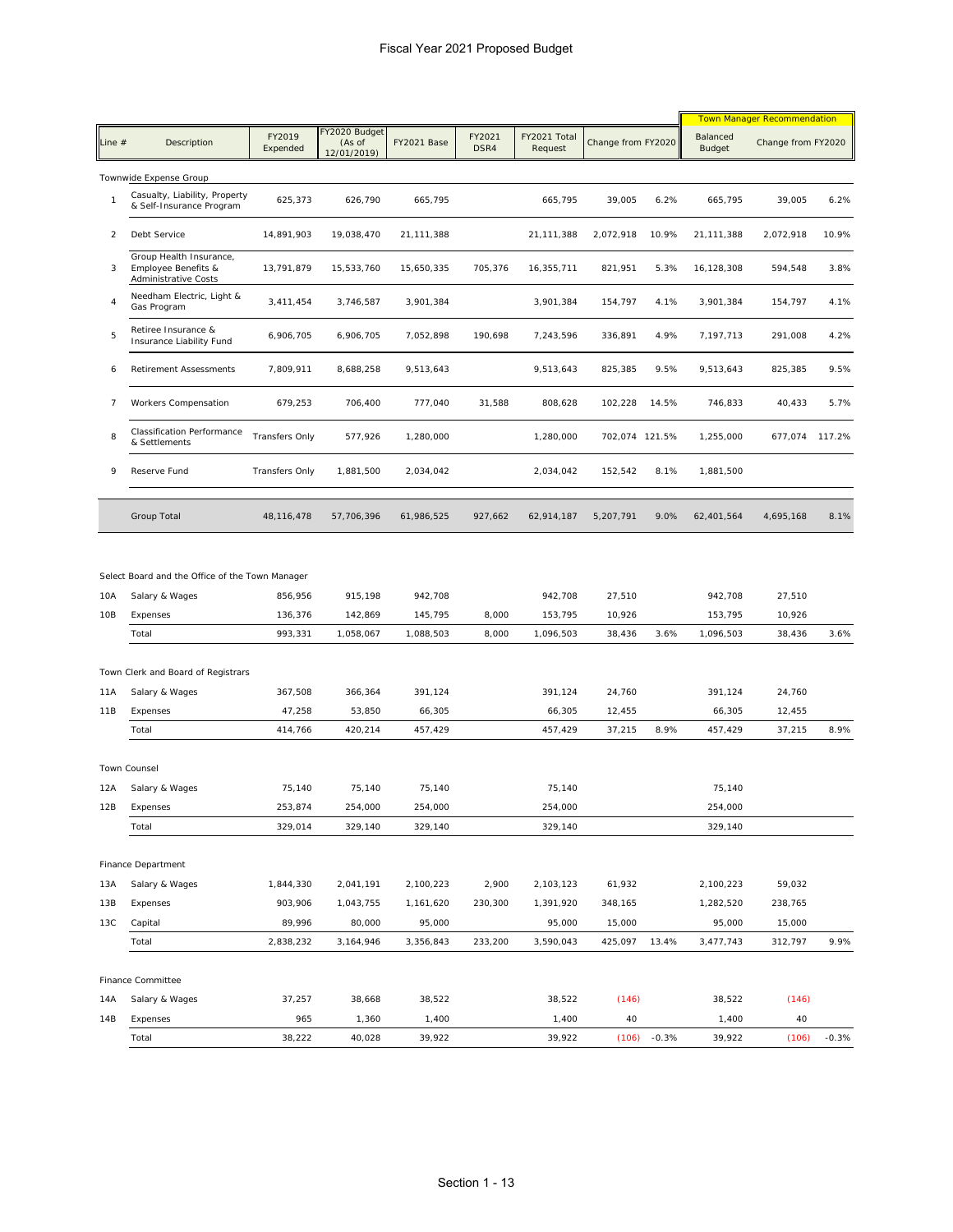|          |                                                  |                          |                                        |                          |                |                          |                        | <b>Town Manager Recommendation</b> |                          |                        |       |
|----------|--------------------------------------------------|--------------------------|----------------------------------------|--------------------------|----------------|--------------------------|------------------------|------------------------------------|--------------------------|------------------------|-------|
| Line $#$ | Description                                      | FY2019<br>Expended       | FY2020 Budget<br>(As of<br>12/01/2019) | FY2021 Base              | FY2021<br>DSR4 | FY2021 Total<br>Request  | Change from FY2020     |                                    | Balanced<br>Budget       | Change from FY2020     |       |
|          | Planning and Community Development               |                          |                                        |                          |                |                          |                        |                                    |                          |                        |       |
| 15A      | Salary & Wages                                   | 488,584                  | 560,981                                | 576,051                  | 6,200          | 582,251                  | 21,270                 |                                    | 582,251                  | 21,270                 |       |
| 15B      | Expenses                                         | 25,158                   | 33,050                                 | 34,400                   | 6,000          | 40,400                   | 7,350                  |                                    | 34,400                   | 1,350                  |       |
|          | Total                                            | 513,741                  | 594,031                                | 610,451                  | 12,200         | 622,651                  | 28,620                 | 4.8%                               | 616,651                  | 22,620                 | 3.8%  |
|          | Police Department                                |                          |                                        |                          |                |                          |                        |                                    |                          |                        |       |
| 16A      | Salary & Wages                                   | 6,276,830                | 6,550,024                              | 6,612,868                | 139,154        | 6,752,022                | 201,998                |                                    | 6,752,022                | 201,998                |       |
| 16B      | Expenses                                         | 274,193                  | 380,733                                | 396,312                  | 8,000          | 404,312                  | 23,579                 |                                    | 404,312                  | 23,579                 |       |
| 16C      | Capital                                          | 137,516                  | 132,983                                | 334,516                  |                | 334,516                  | 201,533                |                                    | 284,516                  | 151,533                |       |
|          | Total                                            | 6,688,539                | 7,063,740                              | 7,343,696                | 147,154        | 7,490,850                | 427,110                | 6.0%                               | 7,440,850                | 377,110                | 5.3%  |
|          | Fire Department                                  |                          |                                        |                          |                |                          |                        |                                    |                          |                        |       |
| 17A      | Salary & Wages                                   | 7,715,423                | 8,285,415                              | 8,378,394                |                | 8,378,394                | 92,979                 |                                    | 8,378,394                | 92,979                 |       |
| 17B      | Expenses                                         | 371,119                  | 390,130                                | 407,464                  |                | 407,464                  | 17,334                 |                                    | 407,464                  | 17,334                 |       |
| 17C      | Capital                                          | 23,778                   |                                        | 24,983                   |                | 24,983                   | 24,983                 |                                    | 24,983                   | 24,983                 |       |
|          | Total                                            | 8,110,320                | 8,675,545                              | 8,810,841                |                | 8,810,841                | 135,296                | 1.6%                               | 8,810,841                | 135,296                | 1.6%  |
|          | <b>Building Department</b>                       |                          |                                        |                          |                |                          |                        |                                    |                          |                        |       |
| 18A      | Salary & Wages                                   | 611,518                  | 742,580                                | 744,760                  |                | 744,760                  | 2,180                  |                                    | 744,760                  | 2,180                  |       |
| 18B      | Expenses                                         | 35,627                   | 51,040                                 | 51,040                   |                | 51,040                   |                        |                                    | 51,040                   |                        |       |
|          | Total                                            | 647,145                  | 793,620                                | 795,800                  |                | 795,800                  | 2,180                  | 0.3%                               | 795,800                  | 2,180                  | 0.3%  |
| 19       | Assessment<br>Total                              | 914,236<br>914,236       | 1,084,783<br>1,084,783                 | 1,205,034<br>1,205,034   |                | 1,205,034<br>1,205,034   | 120,251<br>120,251     | 11.1%                              | 1,205,034<br>1,205,034   | 120,251<br>120,251     | 11.1% |
|          |                                                  |                          |                                        |                          |                |                          |                        |                                    |                          |                        |       |
| 20       | Needham Public Schools<br>Needham Public Schools |                          |                                        |                          |                |                          |                        |                                    |                          |                        |       |
|          | Total                                            | 71,086,989<br>71,086,989 | 76,005,765<br>76,005,765               | 80,943,823<br>80,943,823 |                | 80,943,823<br>80,943,823 | 4,938,058<br>4,938,058 | 6.5%                               | 80,738,396<br>80,738,396 | 4,732,631<br>4,732,631 | 6.2%  |
|          |                                                  |                          |                                        |                          |                |                          |                        |                                    |                          |                        |       |
|          | Building Design and Construction Department      |                          |                                        |                          |                |                          |                        |                                    |                          |                        |       |
| 21A      | Salary & Wages                                   | 272,232                  | 518,044                                | 525,164                  |                | 525,164                  | 7,120                  |                                    | 525,164                  | 7,120                  |       |
| 21B      | Expenses                                         | 17,330                   | 19,495                                 | 19,495                   |                | 19,495                   |                        |                                    | 19,495                   |                        |       |
| 21C      | Total                                            | 289,562                  | 537,539                                | 544,659                  |                | 544,659                  | 7,120                  | 1.3%                               | 544,659                  | 7,120                  | 1.3%  |
|          |                                                  |                          |                                        |                          |                |                          |                        |                                    |                          |                        |       |
|          | Department of Public Works                       |                          |                                        |                          |                |                          |                        |                                    |                          |                        |       |
| 22A      | Salary & Wages                                   | 7,413,105                | 8,863,788                              | 9,056,244                | 453,635        | 9,509,879                | 646,091                |                                    | 9,303,884                | 440,096                |       |
| 22B      | Expenses                                         | 4,401,416                | 6,441,822                              | 6,893,485                | 180,422        | 7,073,907                | 632,085                |                                    | 7,043,457                | 601,635                |       |
| 22C      | Capital                                          | 15,612                   | 136,500                                | 150,018                  |                | 150,018                  | 13,518                 |                                    | 150,018                  | 13,518                 |       |
| 22D      | Snow and Ice<br>Total                            | 724,024<br>12,554,157    | 420,395                                | 424,604                  |                | 424,604                  | 4,209<br>1,295,903     | 8.2%                               | 424,604                  | 4,209                  | 6.7%  |
|          |                                                  |                          | 15,862,505                             | 16,524,351               | 634,057        | 17,158,408               |                        |                                    | 16,921,963               | 1,059,458              |       |
|          | Municipal Parking Program                        |                          |                                        |                          |                |                          |                        |                                    |                          |                        |       |
| 23       | Program                                          | 106,316                  | 116,464                                | 130,522                  | 15,000         | 145,522                  | 29,058                 |                                    | 145,522                  | 29,058                 |       |
|          | Total                                            | 106,316                  | 116,464                                | 130,522                  | 15,000         | 145,522                  | 29,058                 | 25.0%                              | 145,522                  | 29,058                 | 25.0% |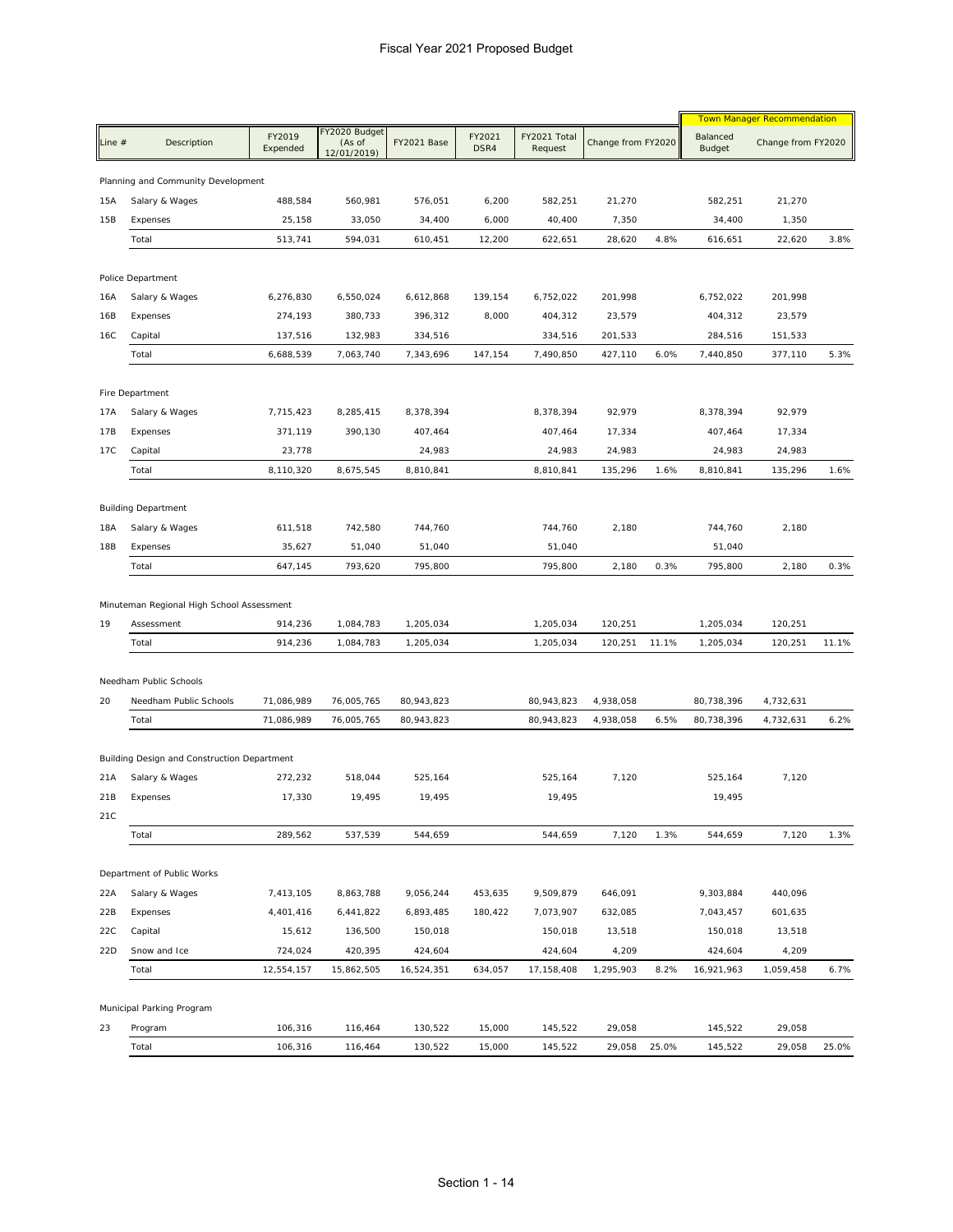|                |                                      |                    |                                        |               |                |                         |                    |       | <b>Town Manager Recommendation</b> |                    |       |
|----------------|--------------------------------------|--------------------|----------------------------------------|---------------|----------------|-------------------------|--------------------|-------|------------------------------------|--------------------|-------|
| Line $#$       | Description                          | FY2019<br>Expended | FY2020 Budget<br>(As of<br>12/01/2019) | FY2021 Base   | FY2021<br>DSR4 | FY2021 Total<br>Request | Change from FY2020 |       | Balanced<br>Budget                 | Change from FY2020 |       |
|                | Health and Human Services Department |                    |                                        |               |                |                         |                    |       |                                    |                    |       |
| 24A            | Salary & Wages                       | 1,424,643          | 1,690,698                              | 1,726,421     | 278,608        | 2,005,029               | 314,331            |       | 1,823,913                          | 133,215            |       |
| 24B            | Expenses                             | 326,153            | 389,274                                | 392,885       | 47,155         | 440,040                 | 50,766             |       | 440,040                            | 50,766             |       |
|                | Total                                | 1,750,797          | 2,079,972                              | 2,119,306     | 325,763        | 2,445,069               | 365,097            | 17.6% | 2,263,953                          | 183,981            | 8.8%  |
|                | Commission on Disabilities           |                    |                                        |               |                |                         |                    |       |                                    |                    |       |
| 25A            | Salary & Wages                       | 1,500              | 1,500                                  | 1,500         |                | 1,500                   |                    |       | 1,500                              |                    |       |
| 25B            | Expenses                             | 55                 | 550                                    | 550           |                | 550                     |                    |       | 550                                |                    |       |
|                | Total                                | 1,555              | 2,050                                  | 2,050         |                | 2,050                   |                    |       | 2,050                              |                    |       |
|                | Historical Commission                |                    |                                        |               |                |                         |                    |       |                                    |                    |       |
| 26A            | Salary & Wages                       |                    |                                        |               |                |                         |                    |       |                                    |                    |       |
| 26B            | Expenses                             |                    | 1,050                                  | 1,050         |                | 1,050                   |                    |       | 1,050                              |                    |       |
|                | Total                                |                    | 1,050                                  | 1,050         |                | 1,050                   |                    |       | 1,050                              |                    |       |
| Public Library |                                      |                    |                                        |               |                |                         |                    |       |                                    |                    |       |
| 27A            | Salary & Wages                       | 1,376,146          | 1,509,873                              | 1,613,880     | 68,575         | 1,682,455               | 172,582            |       | 1,613,880                          | 104,007            |       |
| 27B            | Expenses                             | 357,233            | 361,685                                | 372,140       | 99,260         | 471,400                 | 109,715            |       | 396,140                            | 34,455             |       |
|                | Total                                | 1,733,380          | 1,871,558                              | 1,986,020     | 167,835        | 2,153,855               | 282,297            | 15.1% | 2,010,020                          | 138,462            | 7.4%  |
|                | Park and Recreation Department       |                    |                                        |               |                |                         |                    |       |                                    |                    |       |
| 28A            | Salary & Wages                       | 614,059            | 715,578                                | 717,800       | 87,565         | 805,365                 | 89,787             |       | 805,365                            | 89,787             |       |
| 28B            | Expenses                             | 100,397            | 136,265                                | 142,605       |                | 142,605                 | 6,340              |       | 142,605                            | 6,340              |       |
|                | Total                                | 714,456            | 851,843                                | 860,405       | 87,565         | 947,970                 | 96,127             | 11.3% | 947,970                            | 96,127             | 11.3% |
|                | Memorial Park                        |                    |                                        |               |                |                         |                    |       |                                    |                    |       |
| 29A            | Salary & Wages                       |                    |                                        |               |                |                         |                    |       |                                    |                    |       |
| 29B            | Expenses                             | 750                | 750                                    | 750           |                | 750                     |                    |       | 750                                |                    |       |
|                | Total                                | 750                | 750                                    | 750           |                | 750                     |                    |       | 750                                |                    |       |
|                | Department Budget Total              |                    |                                        |               |                |                         |                    |       |                                    | 7,292,636          | 6.0%  |
|                |                                      | 109,725,509        | 120,553,610                            | 127, 150, 595 | 1,630,774      | 128,781,369             | 8,227,759          | 6.8%  | 127,846,246                        |                    |       |
|                | <b>Total Operating Budget</b>        | 157,841,987        | 178,260,006                            | 189, 137, 120 | 2,558,436      | 191,695,556             | 13,435,550         |       | 7.5% 190,247,810                   | 11,987,804         | 6.7%  |